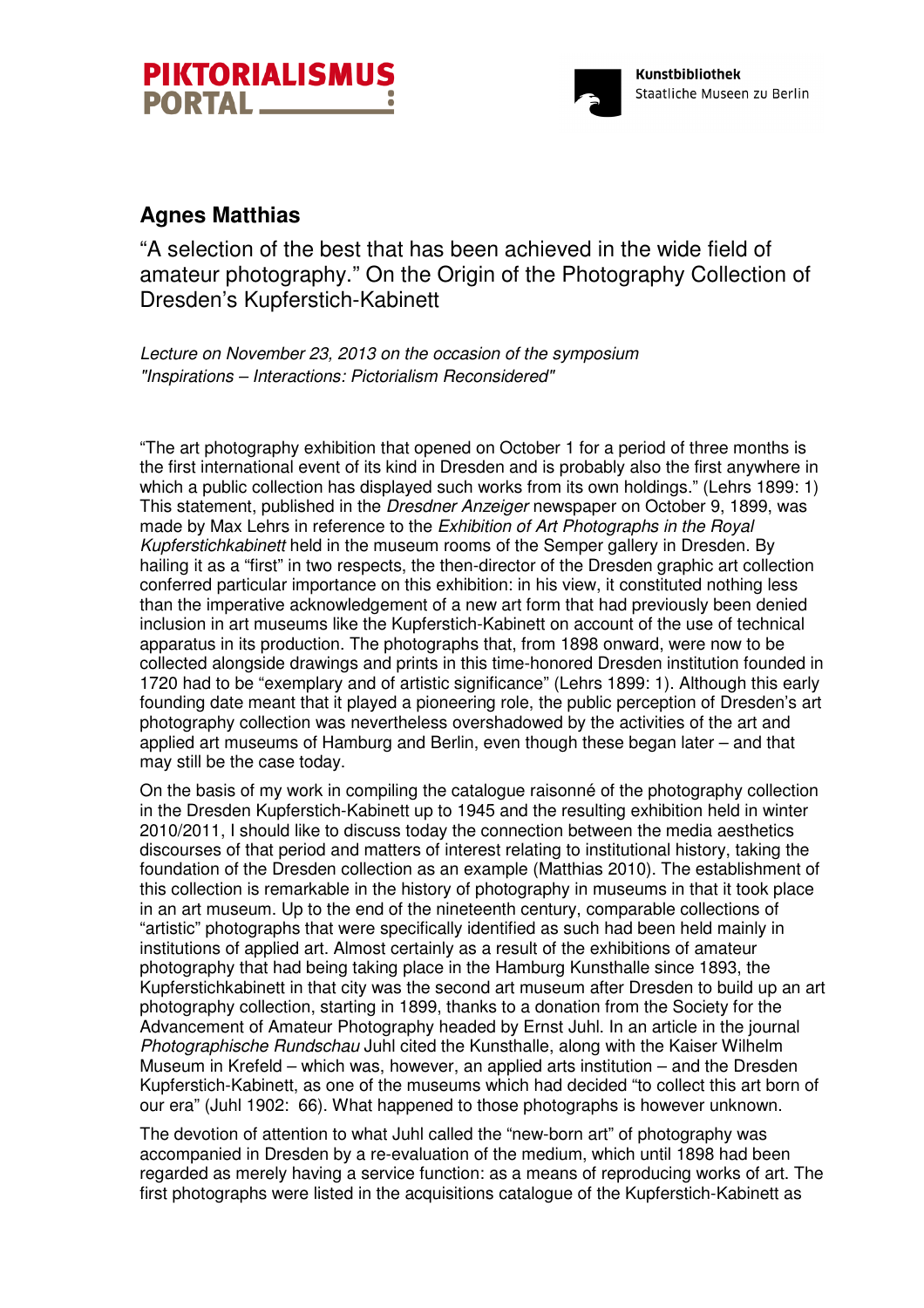early as 1854: reproductions of engravings from the graphic art collection in Munich. In 1897 an inventory of art reproductions was at last drawn up, and from 1899 onward it included the artistic photographs. Unfortunately, this inventory is considered a war loss. This mixture of "reproductions" and "originals" continued in the administration reports, in which the first "amateur photographs" – as they are called there – of in the collection were listed under the heading "photomechanical reproductions." The as yet unclear distinction of terms at the museum's organizational level is symptomatic of the initial difficulties encountered in evaluating this new art form: "collections of photographed objects," as Hans-Jürgen Lechtreck put it in 2003, were now being replaced by "collections of photographs" (Lechtreck 2003: 249), which could only come into being through the gradual emancipation of the medium as its use became more differentiated.

In Dresden it was the enthusiasm and commitment of Max Lehrs that brought about the establishment of art photography as a new collecting focal point in the Kupferstich-Kabinett. Unlike in Hamburg, an environment that encouraged the acceptance of this new type of photography was only just beginning to emerge. That may seem surprising in view of the significance that photography had as an economic factor in Dresden, with the camera and photographic paper industry playing an important role, as well as the numerous photographic studios that existed there. Considering this, the Dresden Society for the Advancement of Amateur Photography was founded relatively late, in 1897. Lehrs's commitment to art photography is therefore all the more remarkable and, as Katja Schumann wrote, was associated with a "paradigm shift […] in the Dresden art and exhibition scene" (Schumann 2010: 65). In the autumn of that year, Galerie Ernst Arnold presented the Artistic Photographs by Dresden studio photographer Erwin Raupp. And in early December 1899 the First Travelling Exhibition of Artistic Photographs organized by Fritz Matthies-Masuren was shown in the rooms of the Kunstsalon Emil Richter.



Max Lehrs, born in Berlin in 1855, had been working as an assistant at the Royal Kupferstich-Kabinett since 1883 and had become its director in 1896. Except for a fouryear interim period as director of the Berlin Kupferstichkabinett, he held this position until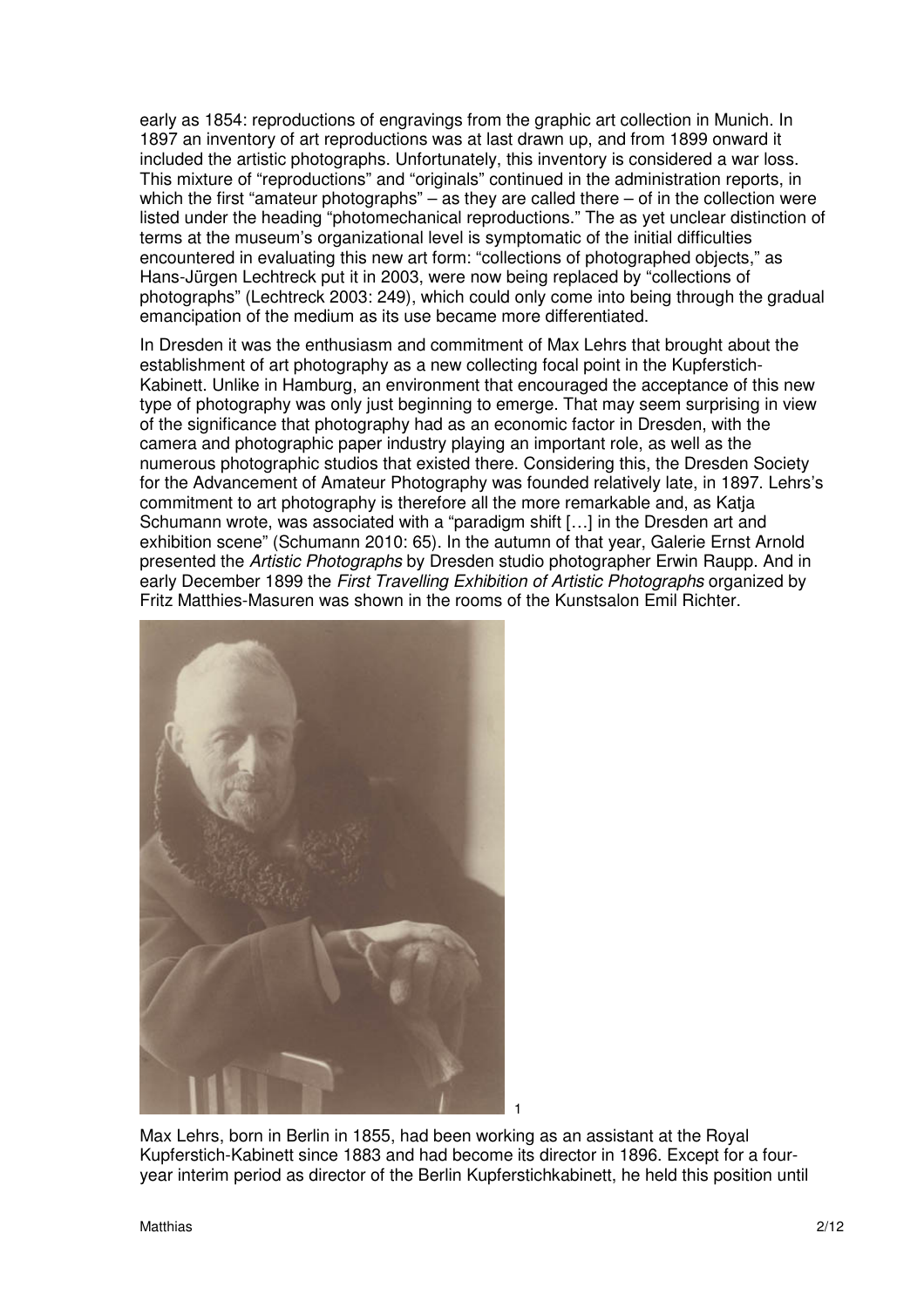1923 (Ill. 1). Above and beyond his field of specialty – fifteenth-century German, Dutch and French copper engravings – he frequently ventured into other areas. He collected posters and postcards, thus showing his interest in applied graphic arts, and he also supported contemporary artists such as Käthe Kollwitz and Swede Anders Zorn, who were still controversial in the period around 1900.

That photography became a focal point for Lehrs was due to his fundamental interest in all forms of art on paper, an interest that also extended to new developments. However, it was influenced first and foremost by Alfred Lichtwark, the director of the Hamburg Kunsthalle and mentor to the art photography exhibitions held there. Right at the start of his article in the *Dresdner Anzeiger*, Lehrs referred to Lichtwark's exemplary endeavors on behalf of "artistic photography." The two art historians already knew each other well. The correspondence preserved in the archives of the Hamburg Kunsthalle shows that they had been writing to each other concerning various professional matters periodically since 1888, and they remained in contact until shortly before Lichtwark's death in 1914. The tone of their exchanges not only reflects their mutual esteem as academics but also testifies to the cordiality of their relationship. Concerning the question of art photography, however, there is no surviving correspondence. Nevertheless, the Kupferstich-Kabinett's catalogue of library holdings , which – like the photographic inventory – was lost in World War II, does list Lichtwark's 1894 publication on "Die Bedeutung der Amateurphotographie" (The Significance of Amateur Photography) containing three lectures he had held in the wake of the Hamburg exhibition the previous year (Lichtwark 1894). And so even at this early stage Max Lehrs was evidently already well aware of the relevance of amateur photography for the new definition of the medium, and he actively drew on the ideas expressed by Lichtwark in this publication when it came to founding his own collection.

That Lehrs was acquainted with the art photography activities going on in Hamburg can be implied from indirect evidence. For example, he was sent (at Lichtwark's behest) a copy of the 1897 exhibition catalogue, along with a note saying: "The [catalogue] of amateur photographs was donated by Mr. E. Juhl, managing director of the Kunstverein" (Samtleben November 11, 1897). And his "full" membership in the Hamburg Society for the Advancement of Amateur Photography in 1899 and 1900 means that he must have been informed about developments there. In 1902 he was no longer listed as a member in the capacity of a private individual; rather, the Kupferstich-Kabinett appears under the heading "External authorities and corporations." Furthermore, Lehrs was also in contact with Ernst Juhl, as evidenced by a letter dated February 1900, which opens with the words: "After a long interval I need to bother you with a few questions once again." (Lehrs February 11, 1900)

The impulse that inspired Lehrs to start collecting for the Kupferstich-Kabinett was his visit to the Sixth International Annual Exhibition of Art Photography, which was on show in the Hamburg Kunsthalle in Autumn 1898. "Lichtwark guided me and Brinckmann [the director of the Hamburg Kunst- und Gewerbemuseum] through the Amateur Exhibition and the Gallery," (Lehrs September 20, 1898) wrote Lehrs to his wife Bella on September 20. Looking back on the 1899 Hamburg exhibition, Juhl wrote in Photographische Rundschau: "Last year, the director of the Royal Kupferstichkabinett in Dresden, Professor Lehrs, started a collection of art photographs selected from the Hamburg exhibition." (Juhl 1899: 316) However, it has not been possible to reconstruct how this "selection" was conducted. The fact that, for example, the signature on the print of Eduard Arning's Spinnerin is identical to that on the image published in the Hamburg catalogue would seem to indicate that at least some of the exhibits were sent to Dresden immediately after the exhibition (Ill. 2). Lehrs's remark that "for about the past year […] preparations for the current exhibition have been made through correspondence in every direction of the compass" (Lehrs 1899: 1) implies that requests were sent to other photographers for further prints of exhibited works. The 1898/99 Administration Report of the Dresden art collections records that the 76 photographs that constituted the basis for the new collection were all donated. Under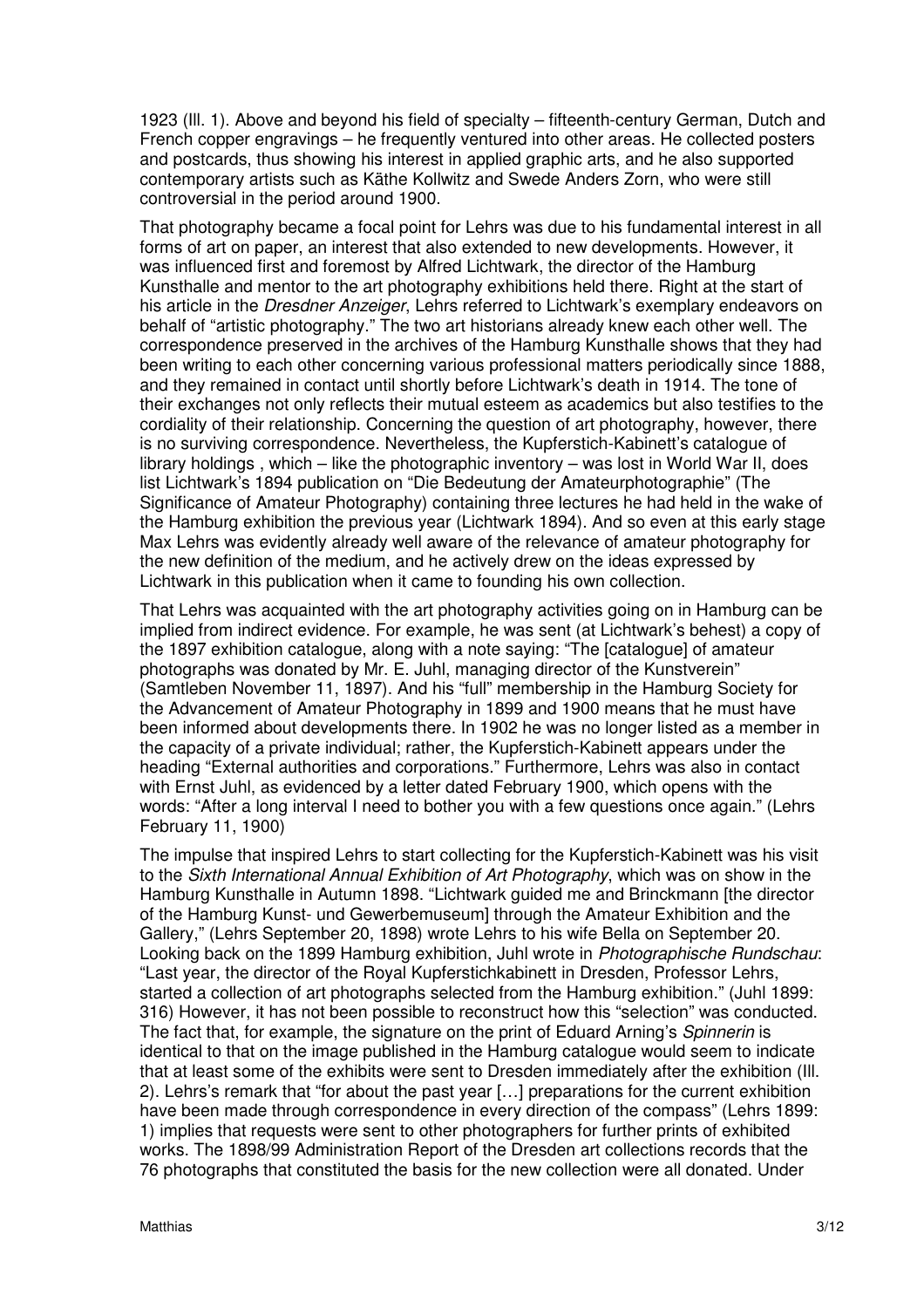the heading "Donors" is a list of 44 names, which seems to mirror the list of Hamburg exhibitors, albeit in reduced numbers; it features, for example, such names as Carle de Mazibourg, Etienne Wallon, and Karl Greger (Ill. 3). The selection criteria seem to have been determined by the aim of achieving internationality as well as being based on the reputation of the photographers. For example, the members of the Austrian "Trifolium" or "clover leaf" group – Hugo Henneberg, Heinrich Kühn, and Hans Watzek – were included, as were the Hofmeister brothers along with Belgian Léonard Misonne and Russian Alexis Mazourine (Ill. 4). In 1899 Photographische Rundschau praised the "carefully chosen selection," which included "all our well-known art photographers" (Ausstellung 1899: 396).







In his aforementioned article, in which he referred to the Hamburg exhibitions, the role of Juhl, whom he described as an "artistically minded amateur" (Lehrs 1899: 1), and the success of Lichtwark's 1894 publication, Lehrs described the situation in Dresden, which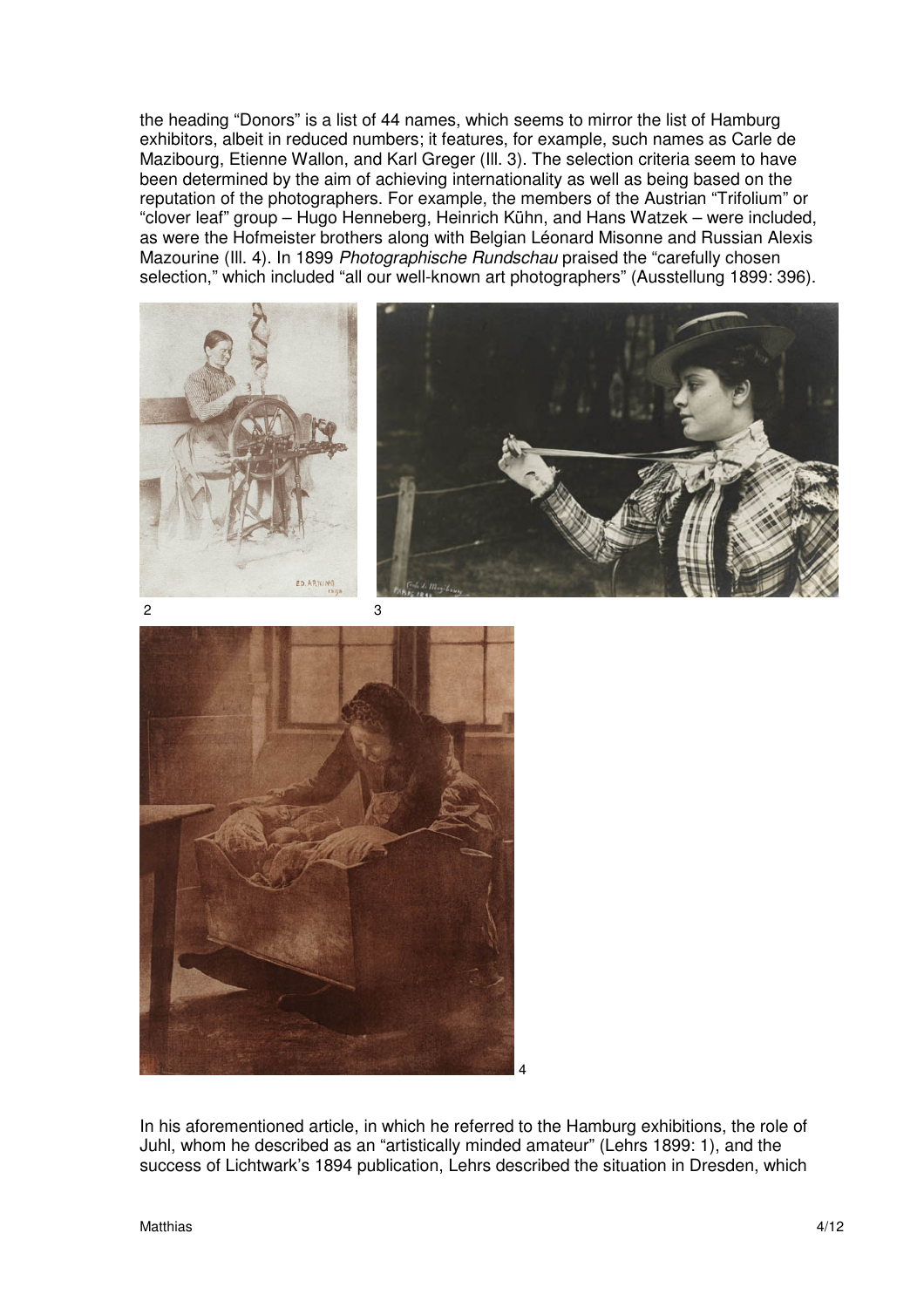he regarded as difficult owing to the "many collections in separate locations." So far, Dresden lacked a facility like the Kunsthalle in Hamburg, where activities could be concentrated. In his view it was therefore quite clearly the "responsibility of the Kupferstich-Kabinett to grant the young movement the attention it deserves" (Lehrs 1899: 1). Lehrs explicitly emphasized that the special feature of the Dresden exhibition was the fact that the exhibits were taken from the holdings of a public collection. In a stroke of argumentative genius, he now formulated the institutional guidelines, which he himself drew up, for the "three-month exhibitions" of the Kupferstich-Kabinett, in which only new acquisitions and "no sheets from private collections" (Lehrs 1899: 1) were to be presented, in such a way as to justify the establishment of the institution's own photographic collection: "Thus it was necessary first to acquire for the collection a selection of the best works available both in Germany and elsewhere in the broad field of amateur photography" (Lehrs 1899: 1).

In his article Lehrs divided the photographs into different thematic groups in keeping with the categories used in the visual arts: portraits, landscapes, genre scenes, and animal images. Only the heading "Gummidruckmeister" (Gum printing masters) gives some indication of venturing into new technical and aesthetic territory, although this was accompanied by the qualifying remark that "for the purposes of the Kabinett, the aim was not so much to show the advantages of this one process but rather to demonstrate to the audience the amateur photographer's artistic and pictorial way of seeing" (Lehrs 1899: 4). In fact, resorting to this terminology used in art history can be interpreted as a way of providing self-assurance while at the same time seeking acceptance in the academic community in order to compensate for the lack of an established independent vocabulary for talking about photographic images. Lehrs seems to have been attempting to ward off possible criticism when he felt compelled to write: "After that, it does not require any particular justification when public art collections gradually start to pay attention to the best works of artistic photography and provide them with a permanent home where they can be preserved for future generations. Even among art circles, which were initially wary and hostile towards the movement […], there is a growing conviction that an artistic essence also exists in amateur photography, even though its achievements are still far removed from the graphic emancipations of visual artists in etching, lithography and woodcut" (Lehrs 1899: 2). Despite Lehrs's acceptance of photography in principle, this explanation reveals his own insecurity as to the evaluation of this new collecting item, whose "artistic essence" still awaited definition owing to the technical nature of its production and the aesthetic potentials that this entailed. In this, he was caught up in the discourse of the time, which through the concept of the "pictorial" was attempting to develop a category for use in relation to photography. By harking back to the eighteenth-century aesthetic principle of the picturesque, this "pictorial way of seeing" (Lehrs 1899: 3) that Lehrs spoke about was regarded as bestowing art historical legitimacy on the new art form.

In largely disregarding the specific character of the medium and emphasizing instead the pre-eminence of the artistic idea, Lehrs adopted the prevailing line of argumentation used by Lichtwark in his 1894 publication. There, Lichtwark had stated that the "amateur [can] become an artist who takes photographs instead of drawing" (Lichtwark 1894: 9). The recognizability of a style, an artist's personal form of expression, is what distinguishes the art photographer, not the experimentation with the specific capabilities of the "photographic apparatus." Lehrs also discusses this by putting it in a negative form: "That photography is subject to narrower limits than the fine arts is obvious, because it is always dependent on the reproduction of objective reality, and the fairytale land of the imagination is closed to it" (Lehrs 1899: 7).

Pioneers like Lichtwark were concerned with promoting artistic sensibility, with "the education of the eye" (Lichtwark 1894: 10) through artistic activities. The amateur photography movement as the basis of art photography was, in his view, a new branch of a serious dilettantism, and Lehrs followed him in this idea. "Amateur photography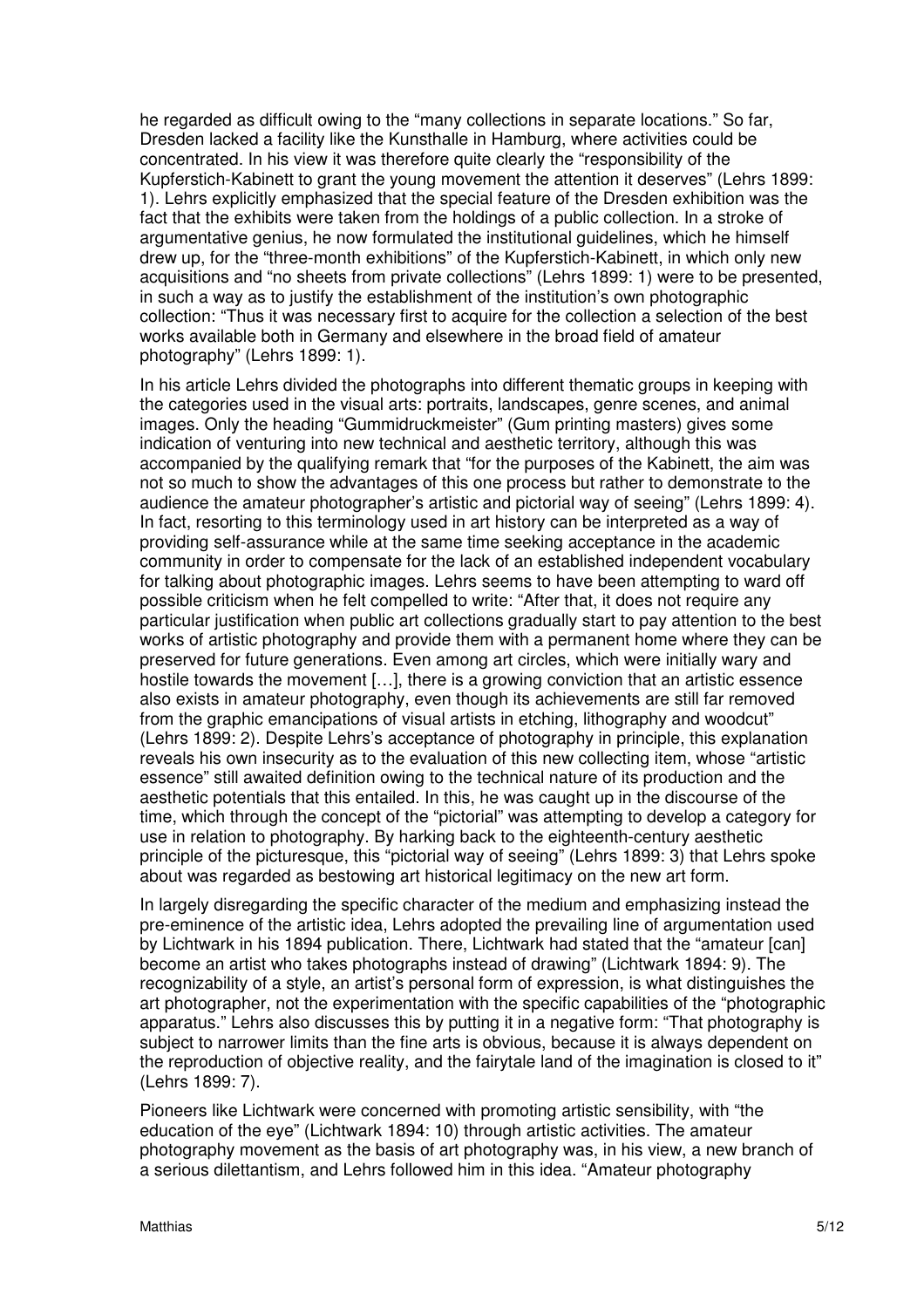unquestionably necessitates education of the eye," which he thought of as highly desirable, since "[no] sense is as grossly neglected in the education of Germans as the visual sense" (Lehrs 1899: 2).

In Lichtwark's view, when amateurs engaged with nature as an object of study, art photography would inevitably lead to similar themes and pictorial solutions as in the fine arts. Nevertheless, it was necessary to take account of the achievements of fine art, comparing them with one's own observations and using them as a source of inspiration without being seduced into mere imitation. Hence, Lichtwark argued, it was necessary to study contemporary paintings, for example the works of late Impressionism, Symbolism and Art Nouveau, but also those of "older artists," particularly Rembrandt, simply for the "refinement of taste" (Lichtwark 1894: 16). Yet the autonomy of amateur photography visà-vis painting was postulated to the effect that a photograph was all the more artistic the more radical its detachment from the precedent of art. This rhetoric of aesthetic autonomy was, however, in peculiar contrast to the results of art photography, which Ulrich Keller remarked upon in 1985: "In fact, it is safe to say that the pictorialists hardly ever seized upon a motif until it had proved to be a safe and popular one in other branches of the visual arts" (Keller 1985: 3).

For Max Lehrs, "media indifference" (Kaufhold 1986: 146) – a term borrowed from Enno Kaufhold – was an argument in favor of including a photograph in his collection: "We find images, such as those of the Hofmeister brothers in Hamburg, which exude the powerful earthy scent of the small artists' colony of Worpswede; others, such as Ompteda's Pillnitz, which are reminiscent of the French Impressionists; or the aforementioned delightful nude by Page Croft, the sight of which causes the name Degas to involuntarily cross one's lips. Henneberg's cypresses have the effect of a hitherto unknown Böcklin." (Lehrs 1899: 4).



5

Lehrs was accordingly restrained when it came to the technical or apparatus-based aspects upon which the creative execution of the works necessarily depended. Regarding gum printing, he praised its ability to achieve the "greatest possible softness of the contours, which appear to be dissolved in light and air," which he contrasted with the previously valued "sharpness and hardness" (Lehrs 1899: 4) of photography. In this way he took up position in the dispute concerning the sharpness or haziness of photographic images, which reflected the uncertainty as to whether the medium should be made "invisible" or left "visible." In the "three-month exhibition," however, he did have a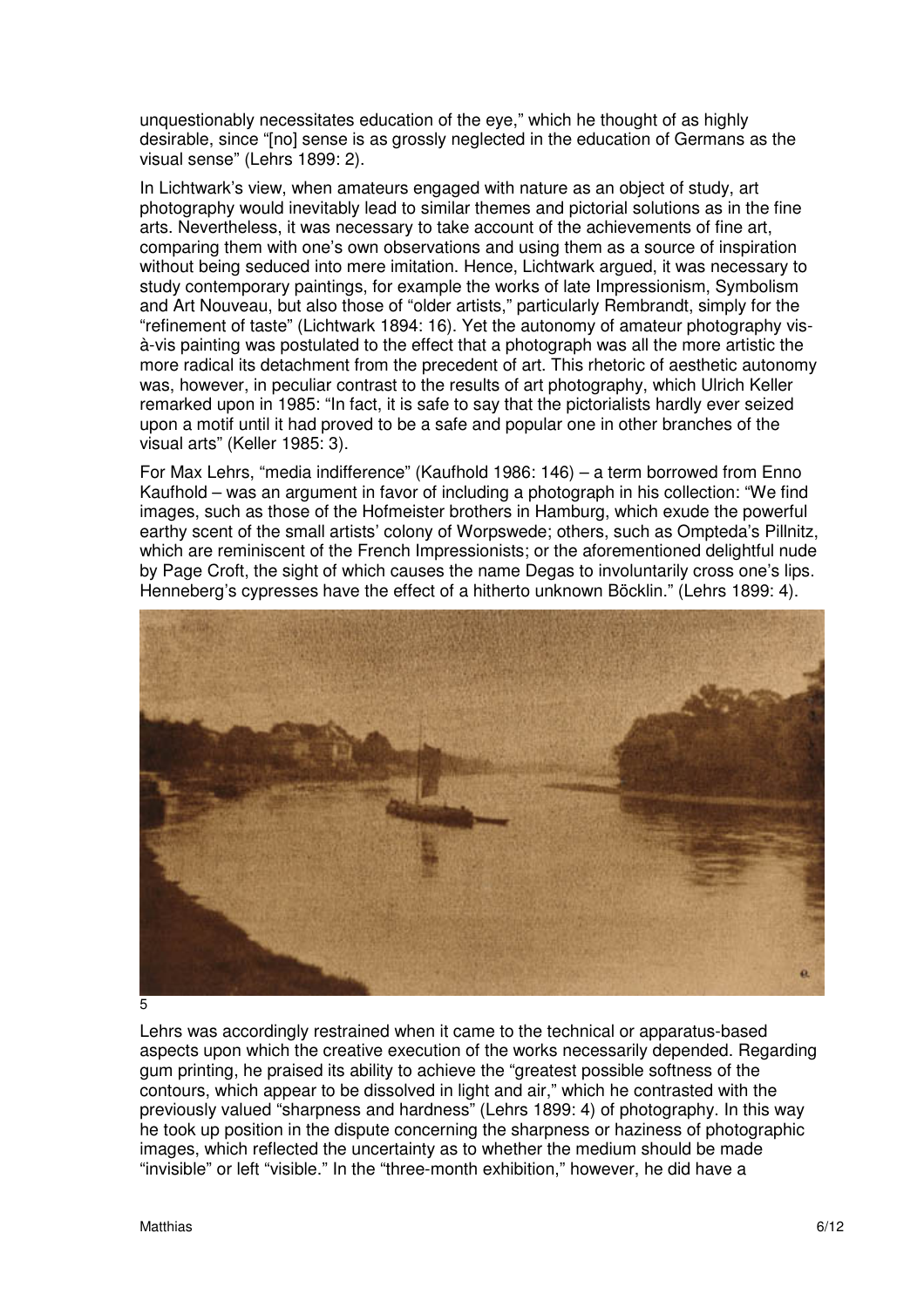publication about the technical production process involved in gum printing – Theodor Hofmeister's 1898 manual entitled "Der Gummidruck" – put on display along with "other relevant literature" (Lehrs 1899: 4), which was fully in keeping with the spirit of dilettantism and the pursuit of education (Hofmeister 1898). Whether Friedrich Behrens's publication on gum printing was also included can only be speculated; however, the attitude expressed in that work by a practitioner concerning image manipulation by means of the montage technique was fundamentally different from the attitude of theoreticians (Behrens 1898). Lichtwark condemned the "well-known and extremely pernicious contrivance" (Lichtwark 1894: 22) of the montage of landscape and clouds, and Lehrs – despite his concessions with regard to gum printing – called for photographic purism: "[…] a photograph should remain a photograph […]" (Lehrs 1899: 8). Nevertheless, the three photographs at the start of Behrens's study were among the first to enter the Kupferstich-Kabinett and hence to be exhibited in 1899. Number 3 in the inventory was the combination gum print *Sunshine*, to which Lehrs added prints showing the lights and the shadows in order to illustrate the technique (Ill. 6). He must have seen this work in the 1898 Hamburg exhibition, since these images were also included in the accompanying catalogue. The Berlin Kunstbibliothek, by the way, holds one specimen of the motif as an uncut combination gum print, in which the two color layers are clearly visible at the edge. Ultimately, however, the discrepancy between manipulated and non-manipulated images, between soft-focused gum prints and sharp silver gelatin prints was unimportant for the collection of the Kupferstich-Kabinett. Thus, no distinction was made between Louis Schwere's grayish green, atmospherically dense combination gum print of a landscape with a pond and Carl Winkel's richly detailed platinum print full of light/dark contrasts depicting a winter landscape, both being classified as "Atmospheric pictures." The art historical genre once more predominated over the specific characteristics of the medium.



As the collection continued to expand, Lehrs maintained the acquisition method successfully initiated in 1898. In 1899 he had still argued that "the Kupferstichkabinet did not yet, of course, have any funds for purchases of this new variety of graphic art" (Lehrs 1899: 1); even if funds had been available later, he still continued to write to photographers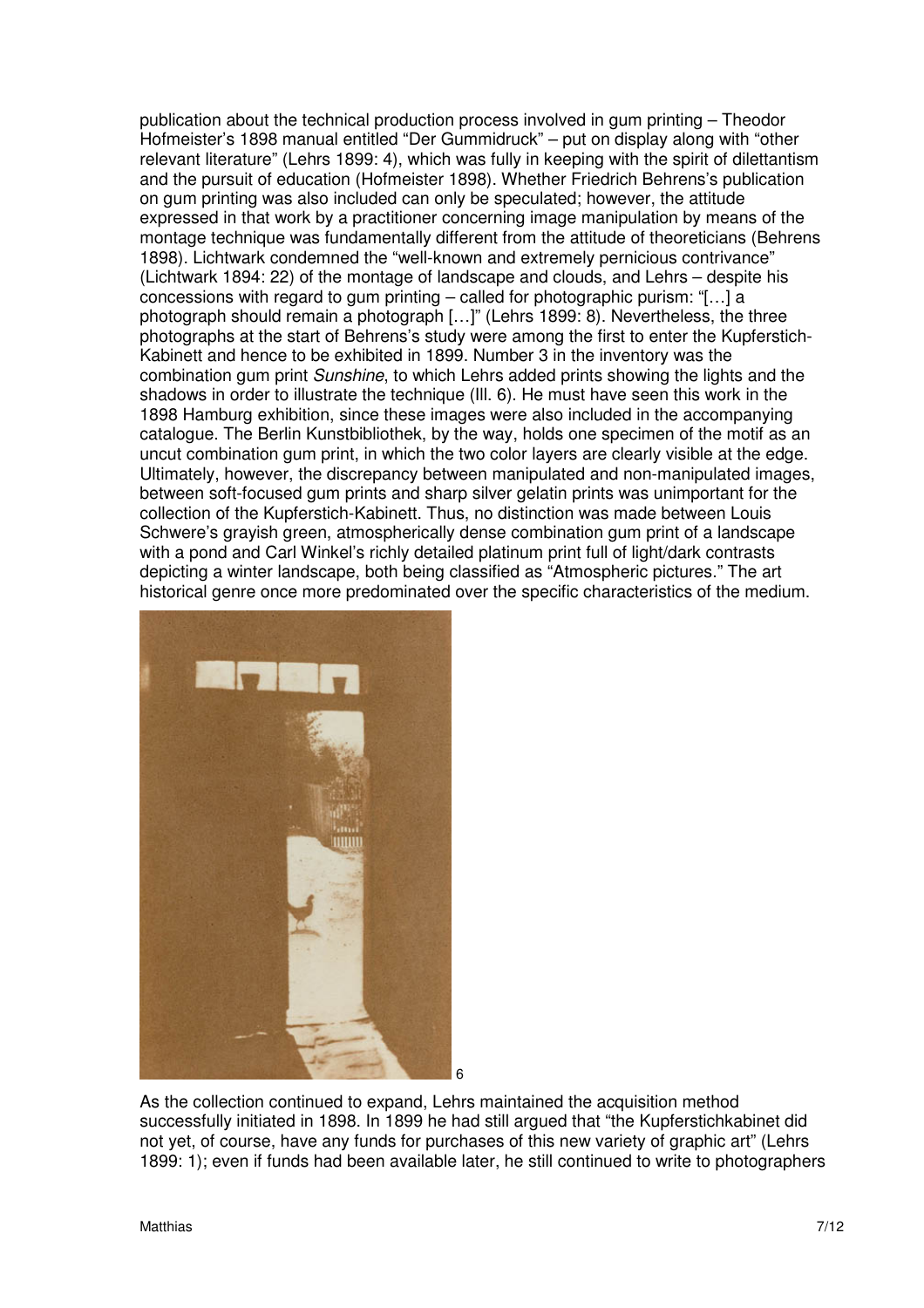requesting that they donate works. The fact that more than one hundred photographs entered the collection between 1900 and 1914 testifies to the success of his approach, which he pursued both systematically and with charm. Lehrs informed himself about recent developments by reading journals such as Photographische Rundschau. He then asked specifically for photographs that he had seen there, as in the case of the amateur photographer Albert Wande from Salzwedel, to whom Lehrs wrote in March 1900: "Dear Sir! While perusing the latest issue of Photogr. Rundschau I was struck by your excellent amateur photographs which reveal such a refined, artistic sense of the pictorial and picturesque that I am most keen to have you represented in our small but choice collection. If you were to be inclined to donate some of your works to the royal Kupferstichkabinett, I should owe you a great debt of gratitude […]. The sheets I like best are those that appear on pages 47, 48, 51 and 56" (Lehrs March 8, 1900). Wande immediately granted his consent and finally sent the eight prints selected by Lehrs from the 28 "sample copies" he had delivered previously (Ill. 7). They arrived in Dresden just in time to be included in the second photography exhibition, which opened on November 1, 1900. With these "gleanings," as he called them, Lehrs presented newly acquired works by such photographers as France A. Bishop, Georg Einbeck, and Karl Greger. However, the focal point of the exhibition consisted of James Craig Annan's new prints taken from portraits by David Octavius Hill and Robert Adamson dating from the 1840s.



In addition to the works of amateur photographers, Lehrs also became interested around 1900 in the adaptation of art photography by professional photographers. He cited works by Leipzig-based Nicola Perscheid, then by Hugo Erfurth of Dresden and from 1904 by Rudolf Dührkoop of Hamburg – photographers who, in the opinion of the protagonists of the movement such as Lichtwark and Matthies-Masuren, proved that the innovative endeavors in photography had been successful insofar as they had also reached studio photographers (Ill. 8).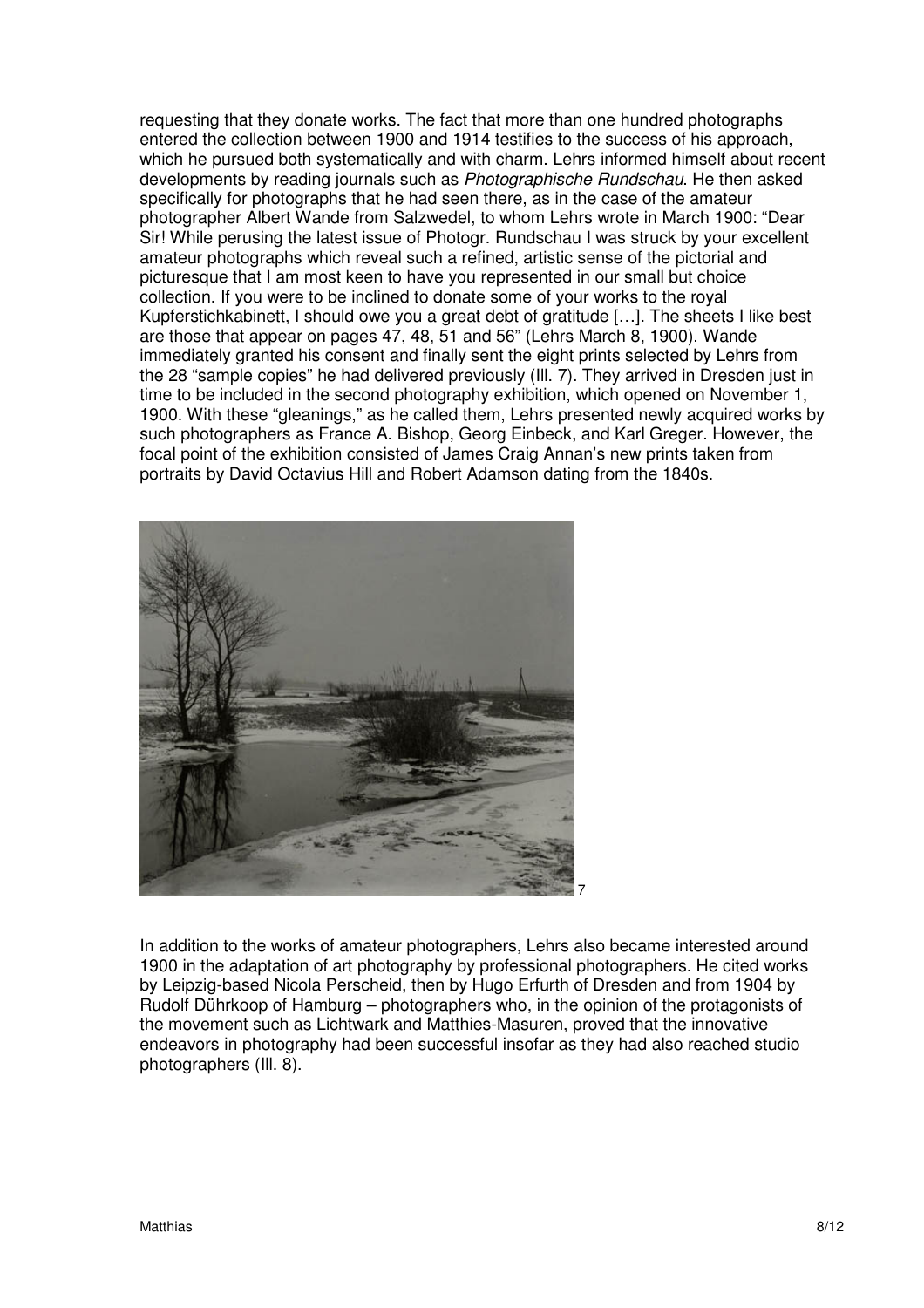

For the professional photographers as well as the amateurs, having their works included in the collection of the time-honored Dresden museum added untold prestige to their activities. Accordingly, the contents of Perscheid's letter to Lehrs written in June 1901 were certainly generous but not completely selfless: "Dear Professor! By the same post I am taking the liberty of sending you the picture of the reaper that I mentioned during my last visit, and I should be pleased if it were to meet with your approbation and you were to incorporate it into your collection" (Perscheid June 19, 1901).

This "incorporation" of works of art photography into an institution like the Kupferstich-Kabinett, which had previously been reserved for drawings and prints, justified the photographers' claim that their works were indeed art. Ulrich Keller has described the selfgenerating process of institutionalization on the model of the establishments and rituals of the fine arts by taking as an example the American Pictorialists, who sought to compensate for the fact that they were refused admission to museums by showing their works in magazines and exhibitions and by developing their own system of criticism. For the Hamburg Society for the Advancement of Amateur Photography, the exhibition of their works in the Kunsthalle meant the acknowledgment of their efforts as art. Thus, when in 1899 Lehrs proudly emphasized that the Dresden exhibition was the first "in which a public collection has displayed such works from its own holdings" (Lehrs 1899: 1) he took up an affirmative position in the legitimating discourse, whether intentionally or not. This attitude was immediately registered and instrumentalized by those involved in the amateur photography movement. As early as the December edition of Photographische Rundschau, it was stated that, "If modern artistic photography is promoted in this way by the appointed representatives of art, it certainly makes you think; and it is an admonition to those who see nothing but aberrancies in modern artistic photography" (Ausstellung 1899: 396).

The integration of photographs into the collection of the Kupferstich-Kabinett was accompanied by conservational treatment akin to that used for drawings and prints. The photographs were mounted using standardized mats such as had been used in the Kupferstich-Kabinett since 1883. Most works were mounted singly, although some of the smaller prints were mounted in groups. Incidentally, the mounting of the photographs from the Juhl and Matthies-Masuren collections in the Berlin Kunstbibliothek is very similar to the Dresden form. The name and location of the photographer would be printed on the mat. The word "Geschenk" (donation) appeared under the inventory number on the righthand side of the mat, and the collection stamp was added at the bottom in the middle. The careful treatment guaranteed the longevity of the photographs, which was also Lehrs's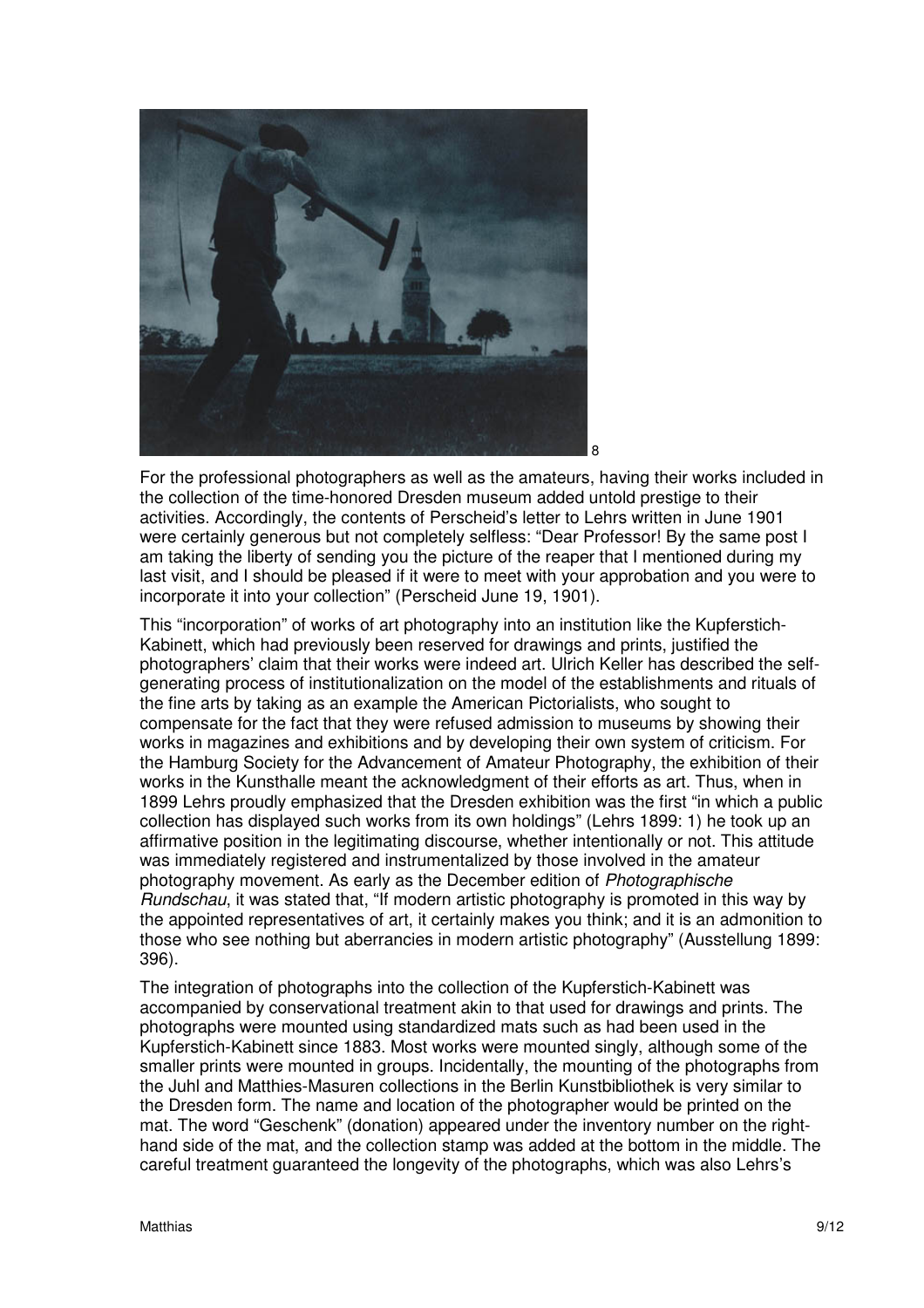intention when he asked the photographers to send light-resistant prints, "since our collection is meant to preserve the sheets permanently for later generations as well" (Lehrs October 11, 1901). After initially being stored in portfolios, after 1912 the works were transferred to stable collecting boxes, which had a leather label on the back bearing the embossed inscription "Künstlerische Photographien" (Artistic Photographs).

In the two exhibitions in 1899 and 1900, the exhibits were placed in wooden frames fitted into the glass doors of the collecting cabinets. The character of these two exhibitions was thus fundamentally different from that of other contemporary presentations, in which the exhibits hung densely in simulated domestic environments. In the exhibition rooms of the Kupferstich-Kabinett, by contrast, there must have been a dignified, neutral atmosphere in which attention was focused solely on the photographs themselves. In keeping with the character of this institution, the exhibition sought to foster the education of the eye. Whether in 1899 the works had been arranged under the headings cited by Lehrs in the Dresdner Anzeiger was not recorded, but it is likely.



The art photography department did not expand significantly after 1900. However, it is noteworthy that, in addition to some further donations, a few individual works were purchased in connection with the international photography exhibitions held in Dresden during this period – hence, a modest amount of financial resources must have been available. For example, works by Clarence Hudson White and Heinrich Kühn were purchased from the photography section of the Great Art Exhibition organized by Hugo Erfurth in 1904 and from the Dresden International Photographic Exhibition in 1909 (Ill. 9). With the establishment of the art photography collection it became possible to look back on the early history and on the microhistory of this medium. In 1915 Lehrs was to turn his attention to cartes-de-visite and Daguerreotypes and thus to the apparently non-artistic sphere of studio photography, which he had previously frowned upon. Again it was a contact in Hamburg who inspired his interest in the Daguerreotype process as an early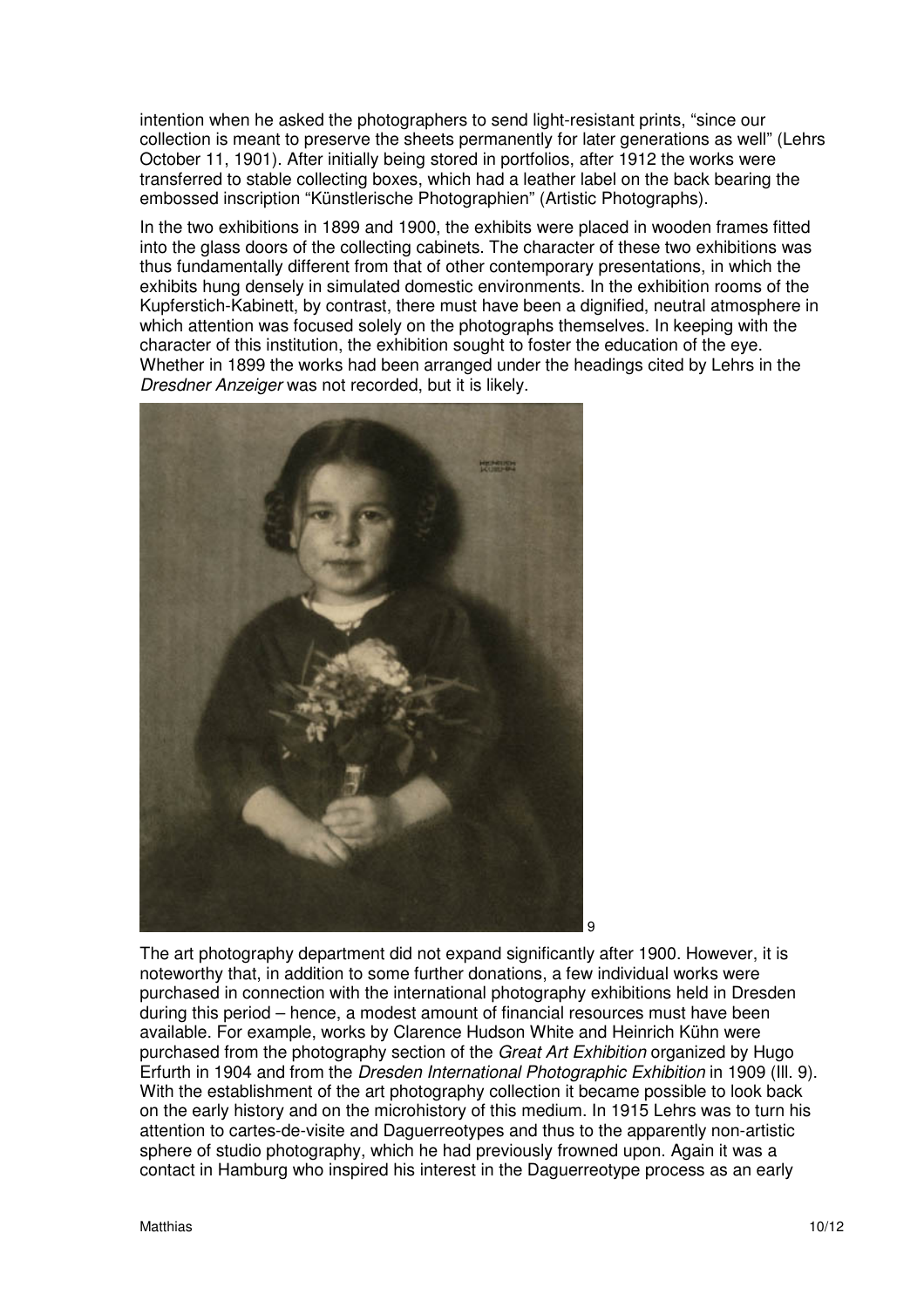photographic technique. This was Wilhelm Weimar, an assistant at the Museum für Kunst und Gewerbe in Hamburg, who in 1915 published the first academic study of the subject under the title "Daguerreotype in Hamburg 1839–1860." In him, Lehrs found an adviser for his new collecting focus. His point of connection was once again related to art history: namely, the portrait. He distanced himself from the practice of relegating the collection of Daguerreotypes to museums of applied art, saying that "as portraits they undoubtedly belong, like photographs, to the remit of cabinets of prints and drawings, where they provide a natural continuation of the portrait collections preserved there" (Lehrs 1917: 182).

Through recourse to the classic genres of art history, Lehrs succeeded in gradually expanding the traditional canon of the art museum. However, it was not to be under his directorship that photography that explored its own potentials, such as the double exposures of Edmund Kesting, was to find its way into the collection. Nevertheless, when re-reading the history of the Dresden collection as part of the history of photography in museums, within which the perception of photography shifted from that of an invisible to a visible medium, from a document to a work of art, he must be assigned a key role within the Dresden context.

## Literature

- Anon., 1899. Ausstellung künstlerischer Photographieen im Königlichen Kupferstichkabinett zu Dresden. Photographische Rundschau, 12, p. 396.
- Behrens, Friedrich, 1889. Der Gummidruck. Anleitung vermittelst Wasserfarben photographische Bilder herzustellen. Berlin: Krayn.
- Hofmeister, Theodor, 1898. Der Gummidruck und seine Verwendbarkeit als künstlerisches Ausdrucksmittel in der Photographie. Halle/Saale: Knapp.
- Juhl, Ernst, 1899. Siebente Internationale Ausstellung von Kunstphotographien in der Kunsthalle zu Hamburg. Photographische Rundschau, 10, pp. 305–316.

Juhl, Ernst, 1902. Theodor und Oskar Hofmeister. Photographische Rundschau, 4, pp. 65–70.

- Kaufhold, Enno, 1986. Bilder des Übergangs. Zur Mediengeschichte von Fotografie und Malerei in Deutschland um 1900. Marburg: Jonas.
- Keller, Ullrich, 1985. The Myth of Art Photography. An Iconogrpahic Analysis. History of Photography, 1, pp. 1–38.
- Lechtreck, Hans-Jürgen, 2003. Museum/Archiv. Ute Eskildsen ed., Ein Bilderbuch. Die Fotografische Sammlung im Museum Folkwang. Essen and Göttingen: Steidl, pp. 247–253.
- Lehrs, Max, 1899. Ausstellung künstlerischer Photographien im königlichen Kupferstichkabinet. Dresdner Anzeiger, 9.10., Offprint, pp. 1–8.
- Lehrs, Max, 1917. Daguerreotypien. Dresdner Anzeiger, 4.1., Offprint, pp. [1–4].
- Lichtwark, Alfred, 1894. Die Bedeutung der Amateur-Photographie. Halle/Saale: Knapp 1894.
- Matthias, Agnes ed., 2010. Katalog der Fotografien von 1839 bis 1945 aus der Sammlung des Dresdner Kupferstich-Kabinetts, Berlin and München: Deutscher Kunstverlag.
- Schumann, Katia, 2010. Kunst Fotografie. Kunstfotografie in Dresden um 1900. Agnes Matthias ed., KunstFotografie. Katalog der Fotografien von 1839 bis 1945 aus der Sammlung des Dresdner Kupferstich-Kabinetts. Berlin and München: Deutscher Kunstverlag, pp. 64–67.

#### Archival Material

- Postcard from Max Lehrs to Bella Lehrs, September 20, 1898, schriftlicher Nachlass Max Lehrs im Germanischen Nationalmuseum Nürnberg, Max Lehrs IV, C 6, 1877–1926.
- Letter from Max Lehrs to Ernst Juhl, Hamburg, February 11, 1900, Archiv der Staatlichen Kunstsammlungen Dresden, 01/KK 4, vol. 5, p. 85, Vermehrung 1900.